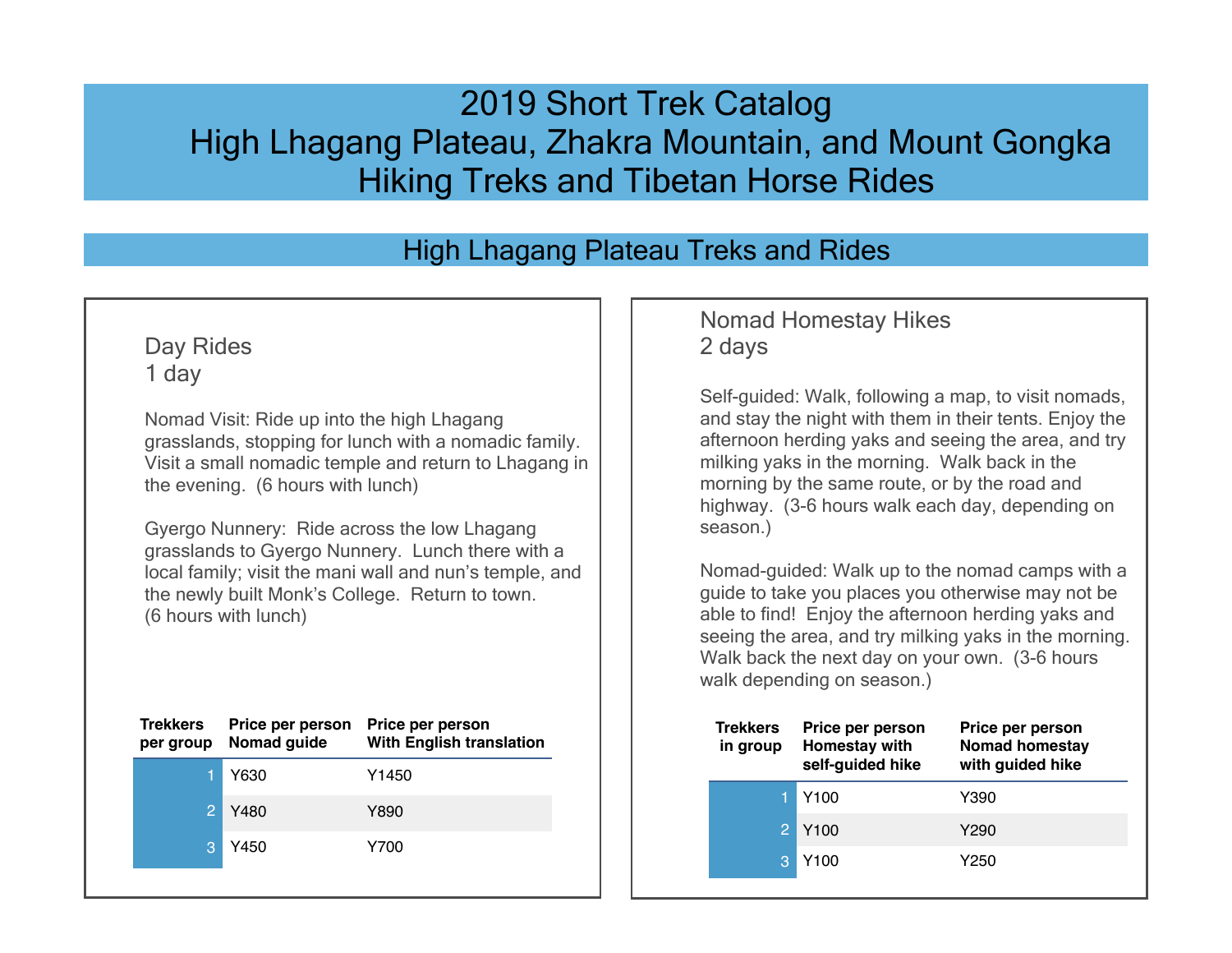## Nomad Homestay and Horse Rides 2 days

Nomad Homestay with 1-Day Ride and Walk Back: Ride up into the high Lhagang grasslands, stopping for a temple visit and lunch with a nomadic family – or, if the weather is nice, have a grassland picnic. Stay the night with a nomadic family, and walk back over the same route the next day. (6 hours ride, 3 hours walk. Includes lunch, dinner, bed, breakfast, horses, and horse guide)

| <b>Trekkers</b><br>per group | Price per person<br>Nomad guide | Price per person<br>with English<br>translation |
|------------------------------|---------------------------------|-------------------------------------------------|
|                              | Y720                            | Y1610                                           |
|                              | Y570                            | Y1010                                           |
| З                            | Y540                            | Y860                                            |

Nomad Homestay with 2-day Ride: As above but 2 days riding. The way back is different, and includes another small temple visit.

(6 hour ride each day. Includes 2 lunches, dinner, bed, breakfast, horses, and horse guide.)

| <b>Trekkers</b><br>per group | Price per person<br>Nomad guide | Price per person<br>with English<br>translation |
|------------------------------|---------------------------------|-------------------------------------------------|
|                              | Y1460                           | Y3200                                           |
|                              | Y1110                           | Y1980                                           |
| З                            | Y990                            | Y1570                                           |
|                              |                                 |                                                 |

Nomad Tent Stay and Nunnery Ride 2 days

Nomad Homestay and Visit to Gyergo Nunnery, 2 Days Riding: Ride up into the high Lhagang grasslands, stopping for a temple visit and lunch with a nomadic family – or, if the weather is nice, have a grassland picnic. Stay the night with a nomadic family. The following day, try milking yaks in the morning and then ride on to Gyergo Nunnery. Visit the sights there – the temple, mani wall, and newly built monk's college. You need to return to Lhagang on your own or stay in a homestay here. (6 hours ride each day. Includes lunch, dinner, bed, and breakfast, horses, and horse guide. With additional night at Gyergo add Y90.)

| <b>Trekkers</b><br>per group | Price per person<br>Nomad guide | Price per person<br>with English<br>translation |
|------------------------------|---------------------------------|-------------------------------------------------|
|                              | Y1460                           | Y3200                                           |
| $\mathcal{P}$                | Y1110                           | Y1980                                           |
|                              | Y990                            | Y1570                                           |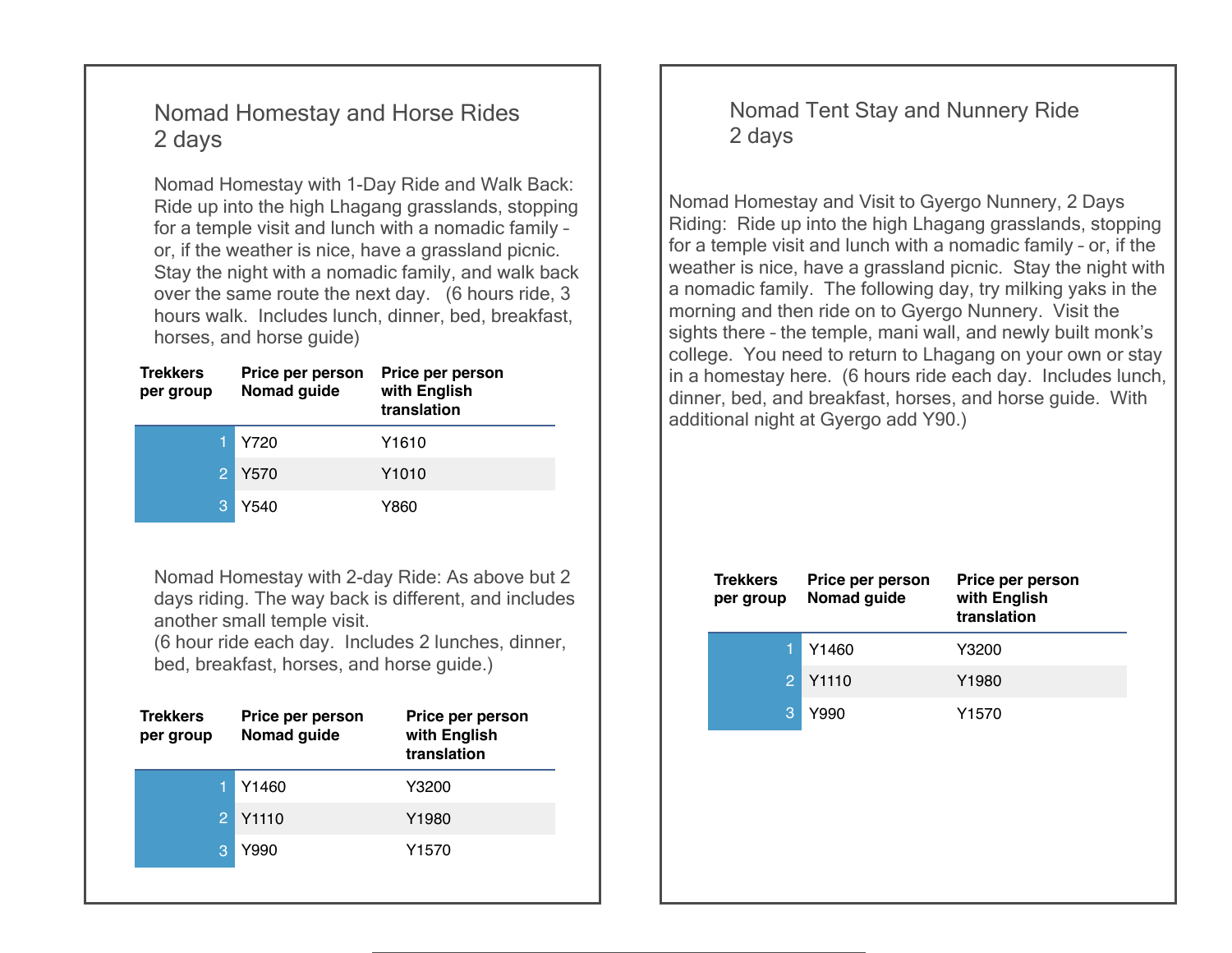Nomad Tent Stay, Gyergo Nunnery, and Meituk Lake Trek 3 days, ride or hike

Ride up into the high Lhagang grasslands, stopping for a temple visit and lunch with a nomadic family – or, if the weather is nice, have a grassland picnic. Stay the night with a nomadic family. The following day, try milking yaks in the morning and then ride on to Gyergo Nunnery. Visit the sights there – the temple, mani wall, and monk's college. Stay the night with a family at Gyergo, and the next day ride up to high Meituk Tso, a lake with gorgeous high peak views. Have lunch at the lake and then ride back to Lhagang. (6 hours ride each day and 2 home stays included. Includes all meals, beds, guiding, and horses (if riding). No packhorses.

|                              | <b>Horse Riding</b>             |                                              |
|------------------------------|---------------------------------|----------------------------------------------|
| <b>Trekkers</b><br>per group | Price per person<br>Nomad guide | Price per person<br>with English translation |
| 1                            | Y2460                           | Y4800                                        |
| $\overline{2}$               | Y <sub>1870</sub>               | Y2970                                        |
| 3                            | Y1670                           | Y2360                                        |
|                              | <b>Hiking</b>                   |                                              |
| <b>Trekkers</b><br>per group | Price per person<br>Nomad guide | Price per person<br>with English translation |
| 1                            | Y1560                           | Y5280                                        |
| $\overline{2}$               | Y1140                           | Y2230                                        |
|                              |                                 |                                              |

High Plateau Lake Trek 3 days, ride or hike With car return (+optional nomad tent stay before trek)

Trek far into the grasslands west of Lhagang. Day 1: Set out for Yibei Lake, a deep sinkhole lake in the highest part of the Lhagang grasslands. Day 2: Ride or hike across high wetland, filled with wild birds, to a overlook to the north and west, and get a sense of the scope of the land. Visit sacred Ragni Lake, another sinkhole, and camp nearby. Day 3: Ride or hike to Genup Gompa, an original small nomad temple on the edge of the high plateau. Meet a car this evening to return to Tagong or the ecolodge. Includes meals, tents, guides, and car. Add 100 yuan for optional tent stay the night before.

**Horse Riding**

| Number of<br><b>Trekkers</b> | Price per person<br>Nomad guide | Price per person<br>with English translation |
|------------------------------|---------------------------------|----------------------------------------------|
| Single                       | Y4090                           | Y8040                                        |
| Double                       | Y2960                           | Y4940                                        |
|                              | Hiking with packhorses          |                                              |
|                              |                                 |                                              |
| <b>Trekkers</b><br>per group | Price per person<br>Nomad guide | Price per person<br>with English translation |
| 1                            | Y3080                           | Y6330                                        |
| $\overline{P}$               | Y2300                           | Y3920                                        |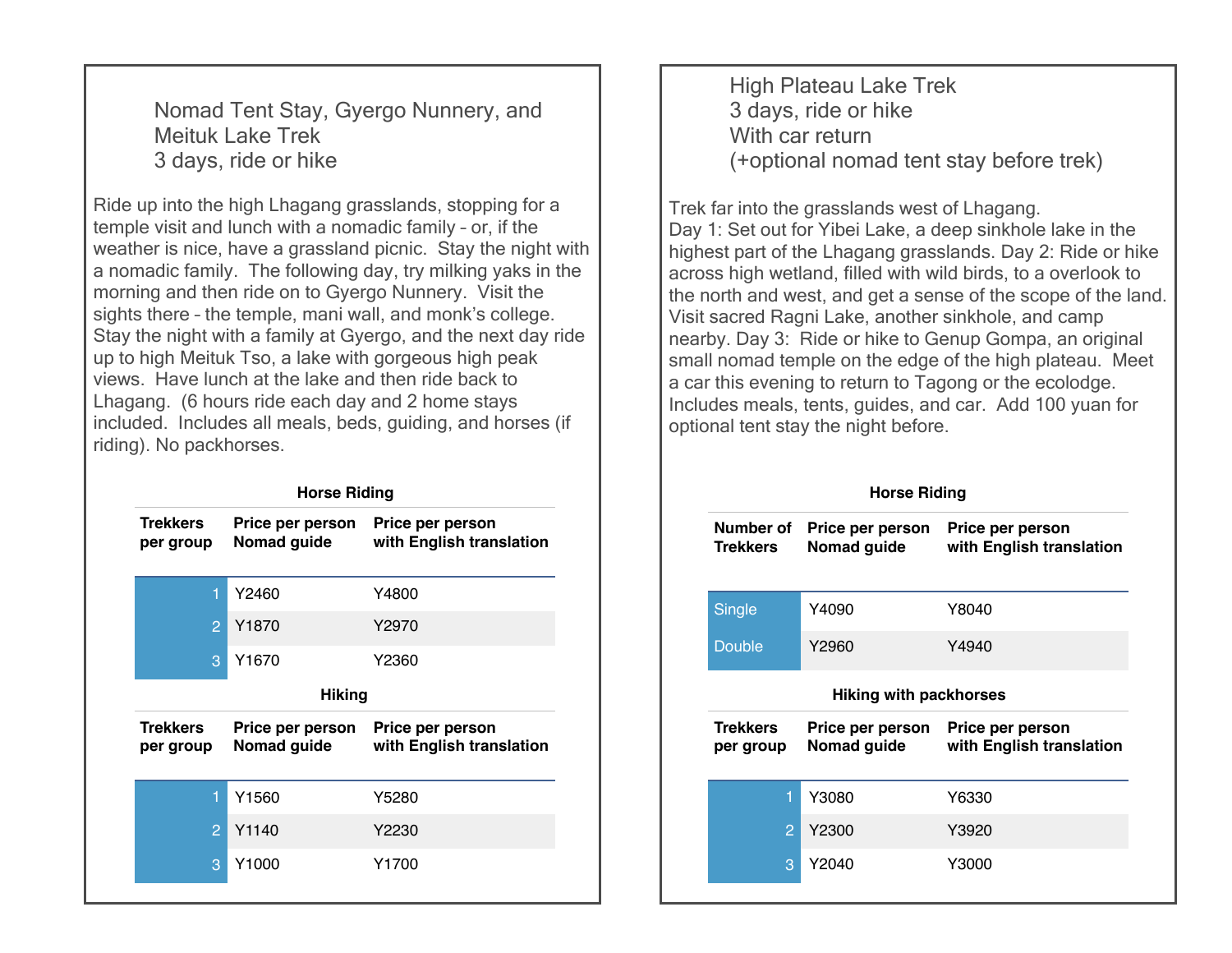High Plateau Lake Trek 4 days, ride or hike (+optional nomad tent stay before trek)

Trek far into the grasslands west of Lhagang.

Day 1: Set out for Yibei Lake, a deep sinkhole lake in the highest part of the Lhagang grasslands. Day 2: Ride or hike across high wetland, filled with wild birds, to a overlook to the north and west, and get a sense of the scope of the land. Visit sacred Ragni Lake, another sinkhole, and camp nearby. Day 3: Ride or hike to Genup Gompa, an original small nomad temple on the edge of the high plateau. Day 4, return to the Khampa Nomad Ecolodge on foot or by horse, crossing deep valleys and high hills. Includes meals, guide, horses (riding or packing), and tents. Sleeping bags and mats can be rented. Add 90 yuan for nomad tent stay the night before the start of the trek.

|                              | <b>Horse Riding</b>                            |                                              |
|------------------------------|------------------------------------------------|----------------------------------------------|
| Number of<br><b>Trekkers</b> | Price per person<br>Nomad guide                | Price per person<br>with English translation |
| <b>Single</b>                | Y3280                                          | Y6950                                        |
| <b>Double</b>                | Y2490                                          | Y4320                                        |
|                              |                                                | Larger groups can share costs according to   |
|                              | and 1 single.<br><b>Hiking with packhorses</b> | actual group size. le. 3 people are 2 double |
| <b>Trekkers</b><br>per group | Price per person<br>Nomad guide                | Price per person<br>with English translation |
| 1                            | Y2520                                          | Y5770                                        |
| $\overline{2}$               | Y2020                                          | Y3640                                        |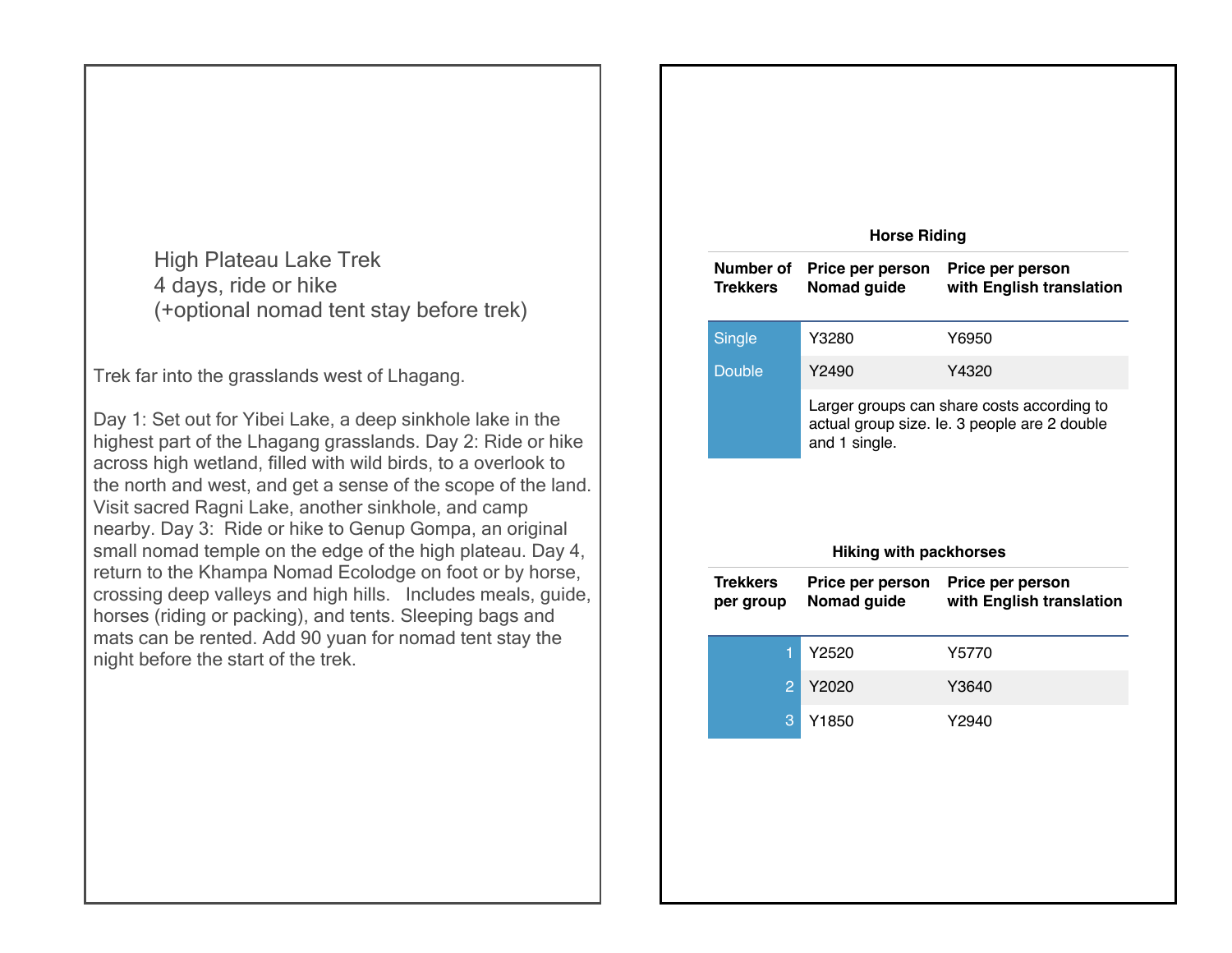## Sacred Zhakra Mountain Treks and Rides

Zhakra Hotsprings and Turquoise Lake Trek 3 days, ride or hike

Meet in the morning at Gyergo Nunnery. Ride or hike up over Griffon Pass (4800 meters) and down to Zhakra Hot springs, and the base of the high peak. Stay the first night in tents there. Day 2, ride or hike down the valley to the forest. Set up camp there and take an afternoon trek up to see the sacred turquoise lake, Zhakra Yimtso. Day 3, ride or hike the low pass back to Gyergo Nunnery. (Horse riding 6-7 hours per day, hiking 8-9 hours per day. As a hike, this is very strenuous. Horse riding is medium difficulty with some hiking required. Includes all meals, horses (either riding or pack-horses), guiding, tents, and car from Ecolodge or Tagong (one way). Sleeping bags and pads can be rented for an extra charge.

|                              | <b>Horse Riding</b>             |                                                                                            |
|------------------------------|---------------------------------|--------------------------------------------------------------------------------------------|
| Number of<br><b>Trekkers</b> | Price per person<br>Nomad guide | Price per person<br>with English translation                                               |
| Single                       | Y3210                           | Y6320                                                                                      |
| <b>Double</b>                | Y2430                           | Y3980                                                                                      |
|                              | and 1 single.                   | Larger groups can share costs according to<br>actual group size. le. 3 people are 2 double |
|                              |                                 |                                                                                            |
|                              | <b>Hiking with packhorse</b>    |                                                                                            |
| <b>Trekkers</b><br>per group | Price per person<br>Nomad guide | Price per person<br>with English translation                                               |
| 1                            | Y2540                           | Y5140                                                                                      |
| $\overline{2}$               | Y2010                           | Y3310                                                                                      |
| 3                            | Y1830                           | Y2700                                                                                      |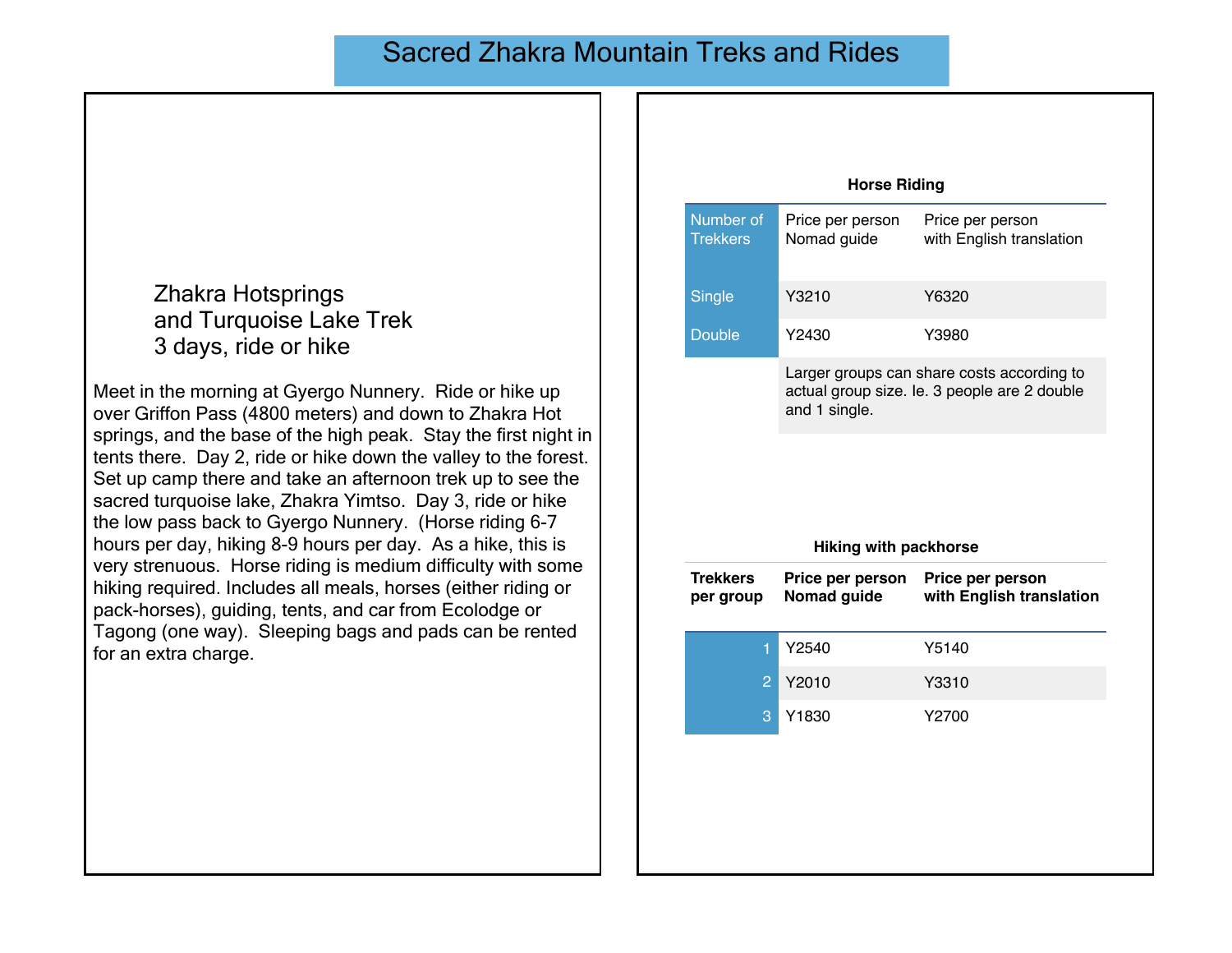Zhakra Hotsprings and Turquoise Lake Trek with glacier visit 4 days, ride or hike

Meet in the morning at Gyergo Nunnery. Ride or hike up over Griffon Pass (4800 meters) and down to Zhakra Hot springs, and the base of the high peak. Stay the first night in tents there. Day 2, leave the camp at the hot springs and hike up to the glacier of Zhakmu Peak (also ok to make this a rest day). Return in the evening for another hot springs soak. Day 3, ride or hike down the valley to the forest. Set up camp there and take an afternoon trek up to see the sacred turquoise lake, Zhakra Yimtso. Day 4, ride or hike the low pass back to Gyergo Nunnery. (Horse riding 6-7 hours per day, hiking 8-9 hours per day. As a hike, this is very strenuous. Horse riding medium difficulty with some hiking required. Includes food, food preparation, guide, horse or packhorse, and car one-way from Ecolodge or Tagong. Tents are also provided. Sleeping bags and mats can be rented.

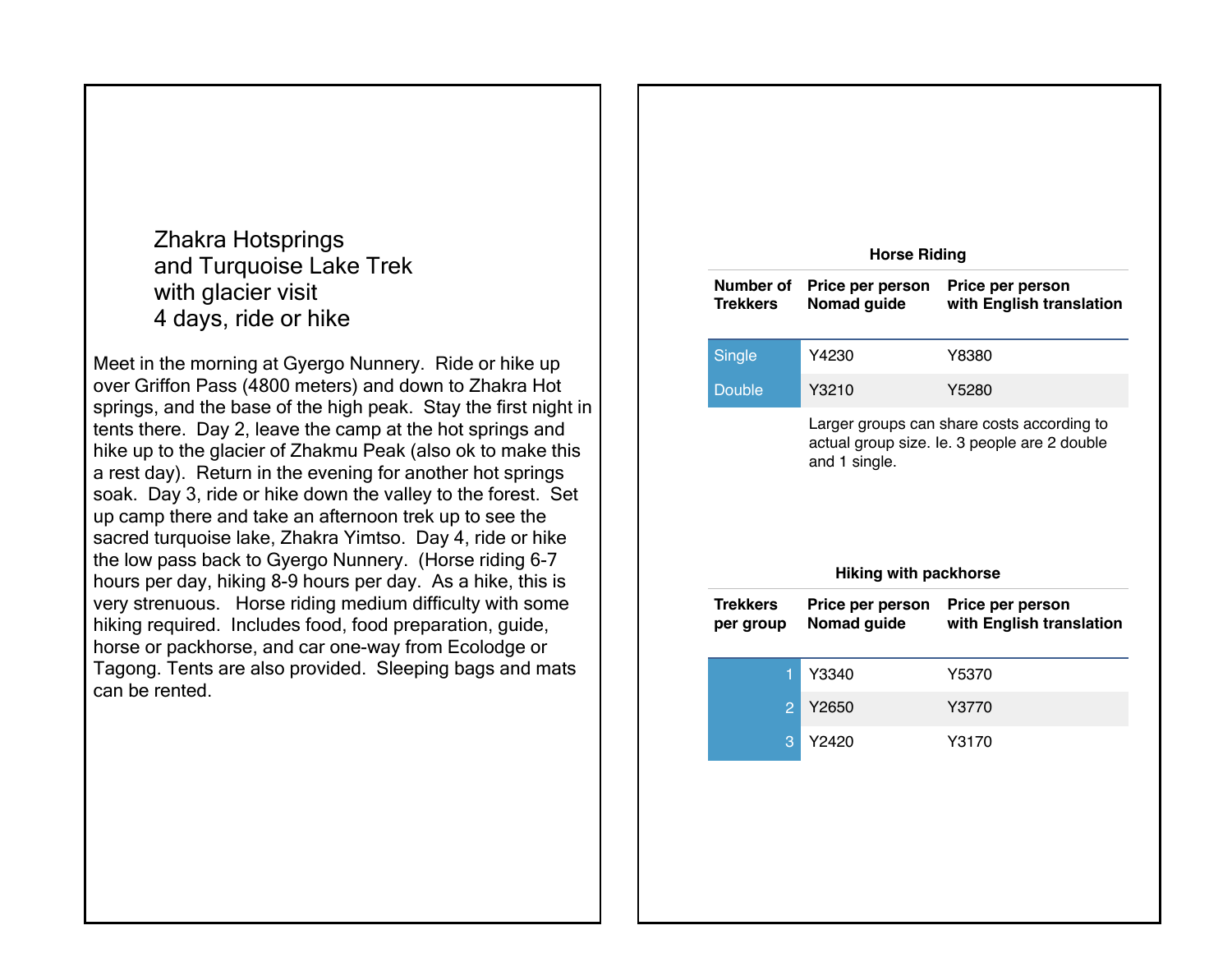Zhakra Hotpsrings and Turquoise Lake Trek plus Nomad Tent Stay

5 days, ride or hike

Meet in the morning at Gyergo Nunnery. Ride or hike up over Griffon Pass (4800 meters) and down to Zhakra Hot springs, and the base of the high peak. Stay the first night in tents there. Day 2, ride of hike down the valley to the forest. Set up camp there and take an afternoon trek up to see the sacred turquoise lake, Zhakra Yimtso. Day 3, ride or hike the low pass back to Gyergo Nunnery. Day 4, ride across low grasslands to a nomadic family encampment. Day 5, after spending time with the family and trying out yak milking in the morning, return to Tagong. (Best in Summer. Horse riding 6-7 hours per day, hiking 8-9 hours per day. As a hike, this is very strenuous, for the very fit. Horse riding is medium difficulty with some hiking required. Includes food, food preparation, guide, horse or packhorse, and car oneway from Ecolodge or Tagong. Tents are also provided. Sleeping bags and mats can be rented.

| Number of<br><b>Trekkers</b><br><b>Single</b> | <b>Horse Riding</b><br>Price per person<br>Nomad guide | Price per person                                                                           |
|-----------------------------------------------|--------------------------------------------------------|--------------------------------------------------------------------------------------------|
|                                               |                                                        |                                                                                            |
|                                               |                                                        | with English translation                                                                   |
|                                               | Y5250                                                  | Y10430                                                                                     |
| <b>Double</b>                                 | Y3990                                                  | Y6580                                                                                      |
|                                               | and 1 single.                                          | Larger groups can share costs according to<br>actual group size. le. 3 people are 2 double |
|                                               | <b>Hiking with packhorse</b>                           |                                                                                            |
| <b>Trekkers</b><br>per group                  | Price per person<br>Nomad guide                        | Price per person<br>with English translation                                               |
| 1                                             | Y4130                                                  | Y8050                                                                                      |
| $\overline{c}$                                | Y3290                                                  | Y5460                                                                                      |
| 3                                             | Y3010                                                  | Y4460                                                                                      |
|                                               |                                                        |                                                                                            |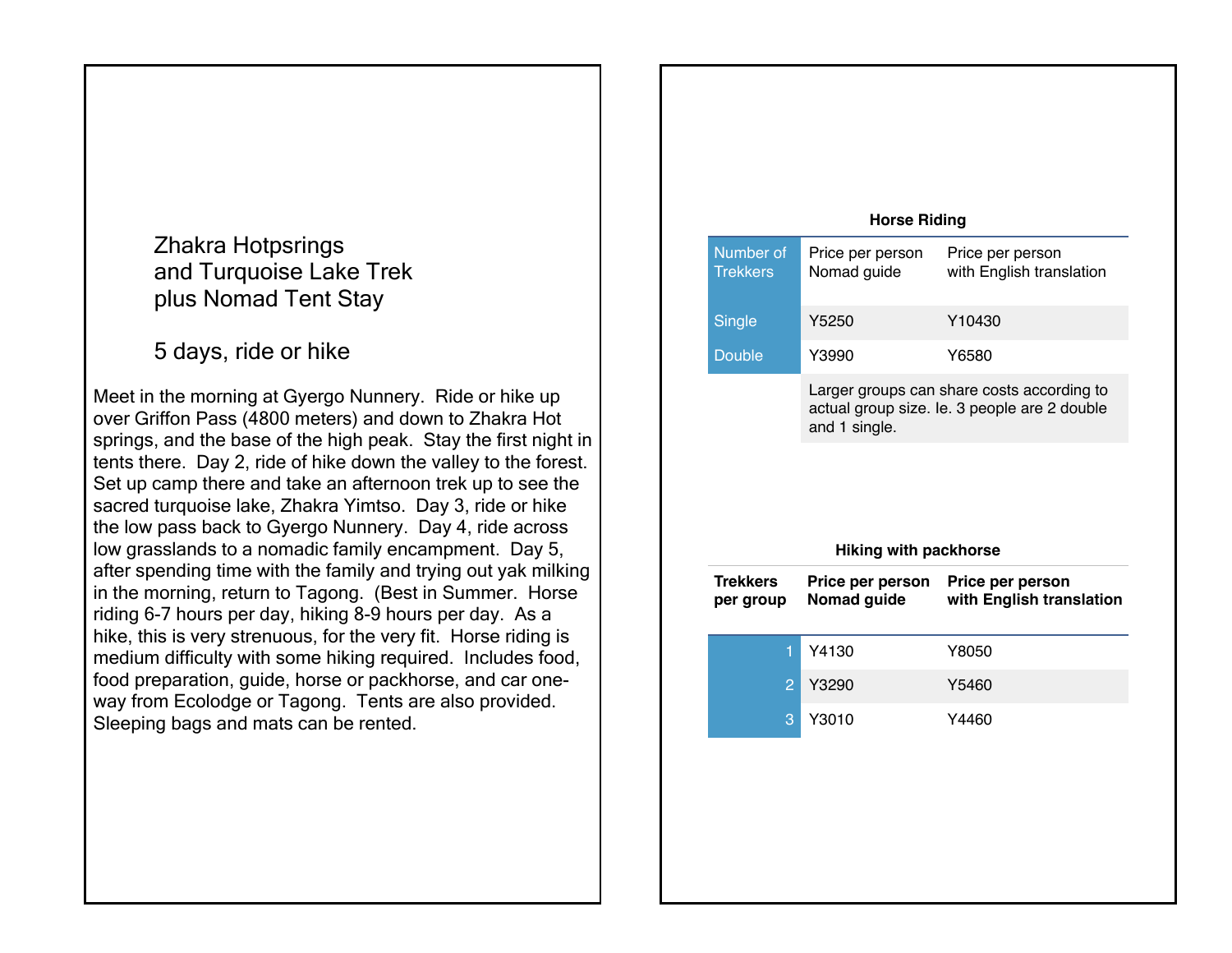Danba Village to Zhakra Turquoise Lake and **Hotsprings** 

5 days, ride or hike

Meet at Maoniu Village the night before the start of the trek, and stay in a village guesthouse. Day 1: ride or hike up the Maoniu Valley to a midway camp. Day 2: Continue the hike or ride up the valley to the twin lakes in the Zhakra Basin. Day 3: Ride or hike down to the sacred Turquoise Lake, and do a kora of the lake. Then continue down and up to the hotsprings. Day 4: Do a day hike to the glacier above the hosprings, and camp a second night at the springs. Day 5: Hike or ride over high Griffon Pass (4800 meters) to Gyergo Nunnery. (Best in Summer. Horse riding 6-7 hours per day, hiking 8-9 hours per day. Includes night at Maoniu, food, food preparation, guide, horse and packhorse, and car to return to Ecolodge or Tagong. Tents are also provided. Sleeping bags and mats can be rented.

|                              | <b>Horse Riding</b>             |                                              |
|------------------------------|---------------------------------|----------------------------------------------|
| Number of<br><b>Trekkers</b> | Price per person<br>Nomad guide | Price per person<br>with English translation |
| Single                       | Y6540                           | Y12250                                       |
| <b>Double</b>                | Y4950                           | Y7800                                        |
|                              |                                 | Larger groups can share costs according to   |
|                              | and 1 single.                   | actual group size. le. 3 people are 2 double |
|                              | <b>Hiking with packhorse</b>    |                                              |
| <b>Trekkers</b><br>per group | Price per person<br>Nomad guide | Price per person<br>with English translation |
| 1                            | Y4930                           | Y7840                                        |
| $\overline{2}$               | Y4230                           | Y5370                                        |